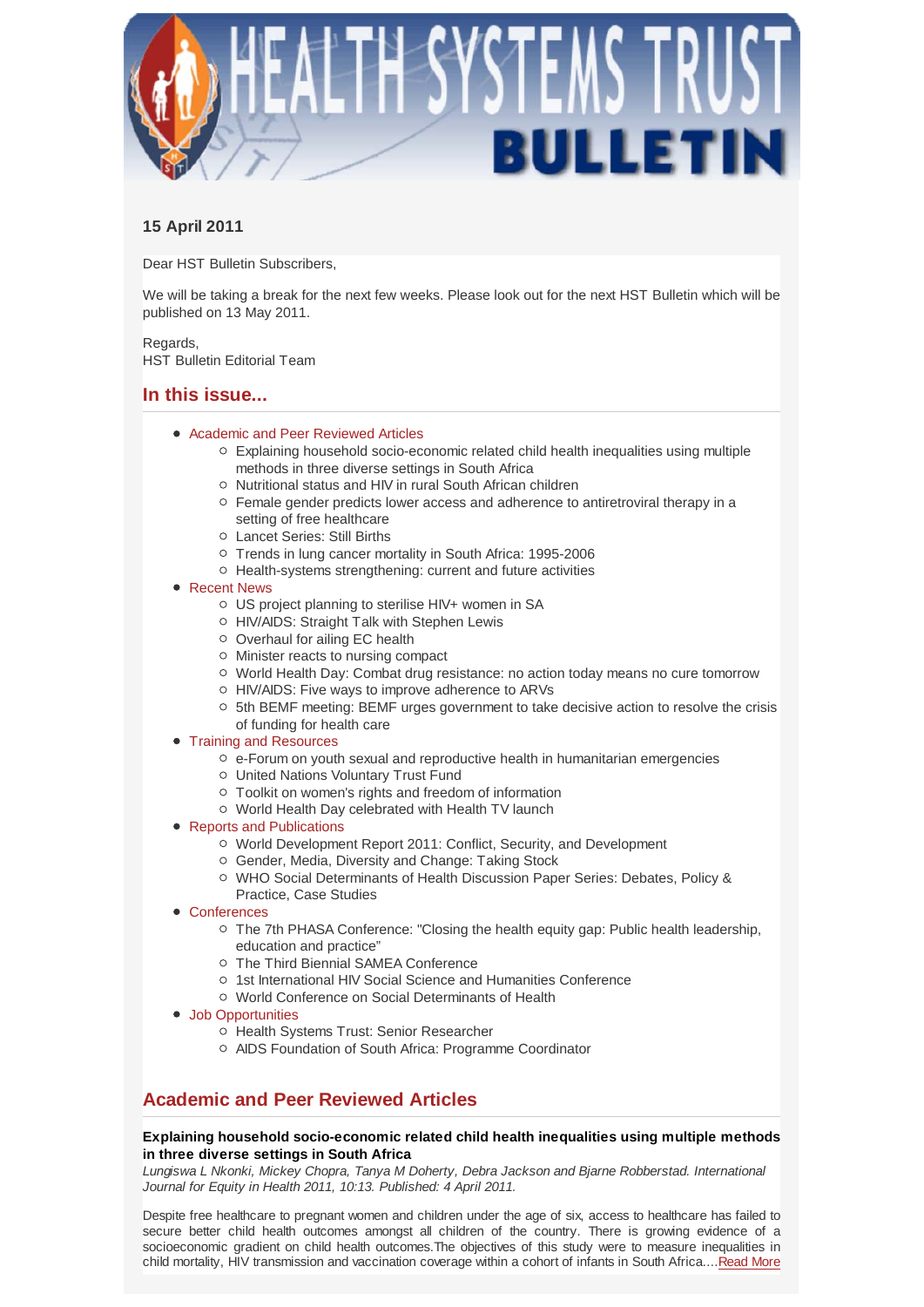Source: http://www.equityhealthj.com/content/10/1/13/abstract [Accessed: 14 April 2011]

### **back to top**

# **Nutritional status and HIV in rural South African children**

*Elizabeth W Kimani-Murage, Shane A Norris, John M Pettifor, Stephen M Tollman, Kerstin Klipstein-Grobusch, Xavier F Gómez-Olivé, David B Dunger and Kathleen Kahn. BMC Pediatrics 2011, 11:23. Published: 25 March 2011.*

Achieving the Millennium Development Goals that aim to reduce malnutrition and child mortality depends in part on the ability of governments/policymakers to address nutritional status of children in general and those infected or affected by HIV/AIDS in particular. This study describes HIV prevalence in children, patterns of malnutrition by HIV status and determinants of nutritional status...Read More »

Source: http://www.biomedcentral.com/1471-2431/11/23 [Accessed: 14 April 2011]

### **back to top**

# **Female gender predicts lower access and adherence to antiretroviral therapy in a setting of free healthcare**

*Christine Tapp, M-j Milloy , Thomas Kerr, Ruth Zhang, Silvia Guillemi, Robert S. Hogg, Julio Montaner and Evan Wood. BMC Infectious Diseases 2011, 11:86. Published: 6 April 2011.*

Barriers to HIV treatment among injection drug users (IDU) are a major public health concern. However, there remain few long-term studies investigating key demographic and behavioral factors - and gender differences in particular - that may pose barriers to antiretroviral therapy (ART), especially in settings with universal healthcare. We evaluated access and adherence to ART in a long-term cohort of HIV-positive IDU in a setting where medical care and antiretroviral therapy are provided free of charge through a universal healthcare system....Read More »

Source: http://www.biomedcentral.com/1471-2334/11/86/abstract [Accessed: 14 April 2011]

#### **back to top**

### **Lancet Series: Still Births**

*Launched in London, New York, Hobart, Geneva, New Delhi, Florence, and Cape Town on April 14, 2011.*

Around 2.6 million stillbirths occur each year. Although 98% of these deaths take place in low-income and middle-income countries, stillbirths also continue to affect wealthier nations, with around 1 in every 300 babies stillborn in high-income countries. The Series highlights the rates and causes of stillbirth globally, explores cost-effective interventions to prevent stillbirths (as well as maternal and neonatal deaths), and sets key actions to halve stillbirth rates by 2020. Also included are comments from professional organisations and parent groups, the latter demonstrating the unique tragedy for families of the birth of a baby bearing no signs of life...Read More »

Source: http://www.thelancet.com/series/stillbirth [Accessed: 15 April 2011]

## **back to top**

# **Trends in lung cancer mortality in South Africa: 1995-2006**

*Braimoh Bello, Olufolawajimi Fadahun, Danuta Kielkowski and Gill Nelson. BMC Public Health 2011, 11:209. Published: 4 April 2011.*

Cancer remains a major cause of morbidity and mortality worldwide. In developing countries, data on lung cancer mortality are scarce. Using South Africa's annual mortality and population estimates data, [the study] calculated lung cancer age-standardised mortality rates for the period 1995 to 2006...Read More »

Source: http://www.biomedcentral.com/1471-2458/11/209 [Accessed: 14 April 2011]

#### **back to top**

## **Health-systems strengthening: current and future activities**

*Jesper Sundewall, R Chad Swanson, Arvind Betigeri, David Sanders, Ta E Collins, George Shakarishvili, Ruairi Brugha.The Lancet, Vol 377, Issue 9773, 9 April 2011.*

There is strong consensus in the global health community, among donors, recipient countries, and policy makers, about the need for health-system strengthening in low-income and middle-income countries. First, there is lack of consensus on what health-system strengthening means, and consequently on how it should be done and evaluated. As a result, efforts in health-system strengthening are fragmented. Some commentators are enthusiastic about WHO's building-blocks model. Others have proposed to identify synergies for converging multiple frameworks. Consensus on health-system strengthening requires recognition of the constraints on major donors accountability to domestic taxpayers, domestic media, and legal frameworks which lead them to establish parallel systems from priority setting through to monitoring and evaluation....Read More »

Source: http://www.thelancet.com/journals/lancet/article/PIIS0140-6736(10)60679-4/fulltext [Accessed: 15 April 2011]

**back to top**

**Recent News**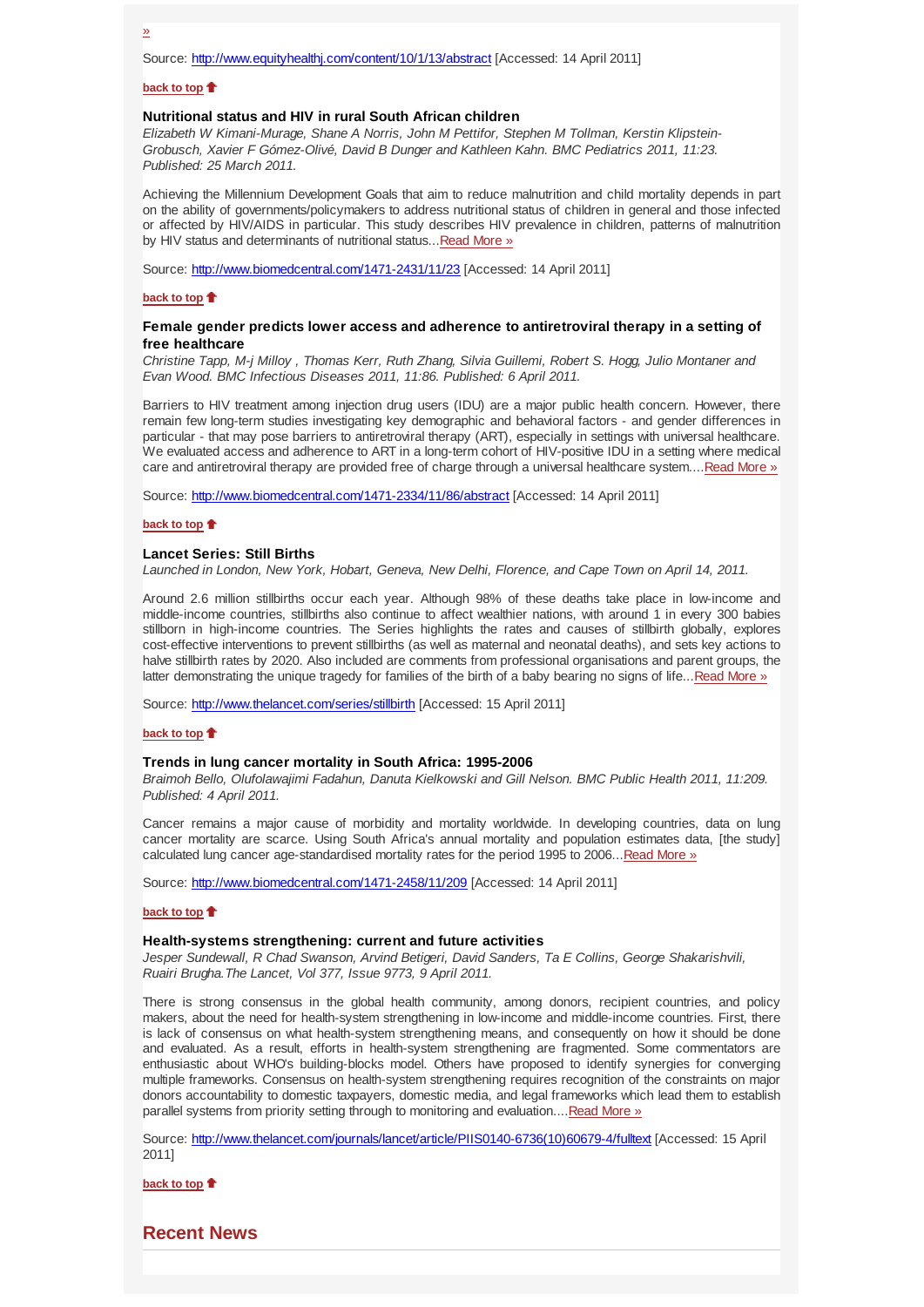## **US project planning to sterilise HIV+ women in SA**

*Anso Thom, Health-e. Published: 11 April 2011*

A controversial US project that pays drug users and alcoholics to undergo sterilisation or long-term contraception, is setting its sights on women living with HIV in South Africa. Founder of Project Prevention Barbara Harris has confirmed that they were making plans to offer similar services to women living with HIV in South Africa as well as drug users."We have had huge interest in South Africa from organisations and concerned citizens," said Harris, adding that they would be joining forces with local non-governmental organisations. However, Professor Eddie Mhlanga, Chief Director for Maternal, Child and Women's Health in the health department said they would approach the Human Rights Commission if the project started operating in South Africa. He also warned that doctors found co-operating with the organisation in any medical interventions would be reported to the Health Professions Council of South Africa... Read More »

Source: http://www.health-e.org.za/news/article.php?uid=20033141 [Accessed: 15 April 2011]

# **back to top**

# **HIV/AIDS: Straight Talk with Stephen Lewis**

*PlusNews. Published: 11 April 2011.*

A former politician, diplomat and aid worker, few people have witnessed the fight against HIV from as many international vantage points as former UN Special Envoy for AIDS in Africa, Stephen Lewis. Now co-director of the international advocacy organization, AIDS-Free World, Lewis spoke to IRIN/PlusNews about the direction of the international response to HIV.... Read More »

Source: http://www.plusnews.org/report.aspx?ReportID=92439 [Accessed: 13 April 2011]

#### **back to top**

#### **Overhaul for ailing EC health**

*TimesLive. Published: 14 April 2011.*

The beleaguered Eastern Cape Health Department will over the next two months undergo major facelifts in the hope of drastically improving health services to the poor and its tarnished image. One of the first institutions to be effected by the change, first mentioned by Health Minister Aaron Motsoaledi in 2009, is the East London Hospital Complex - the Frere and Cecilia Makiwane hospitals.... Read More »

Source: http://www.timeslive.co.za/local/article1021780.ece/Overhaul-for-ailing-EC-health [Accessed: 15 April 2011]

# **back to top**

## **Minister reacts to nursing compact**

*Khopotso Bodibe. Health-e News. Published: 9 April 2011.*

A crucial meeting between the nursing profession and the Health Department ended on a high note in Johannesburg, this week. The meeting sought to address deficiencies of a profession that is despised by many South Africans who receive nursing care in government health facilities... Read More »

Source: http://www.health-e.org.za/news/article.php?uid=20033142 [Accessed: 13 April 2011]

#### **back to top**

# **World Health Day: Combat drug resistance: no action today means no cure tomorrow**

*Statement by WHO Director-General, Dr Margaret Chan. Published: 7 April 2011.*

When the first antibiotics were introduced in the 1940s, they were hailed as "wonder drugs", the miracles of modern medicine…. The powerful impact of these medicines sparked a revolution in the discovery of new drugs. The human condition took a dramatic turn for the better, with significant jumps in life expectancy. The message on this World Health Day is loud and clear. The world is on the brink of losing these miracle cures...Read More »

Source: http://www.who.int/mediacentre/news/statements/2011/whd\_20110407/en/index.html [Accessed: 12 April 2011]

#### **back to top**

## **HIV/AIDS: Five ways to improve adherence to ARVs**

*PlusNews. Published: 13 April 2011.*

Antiretroviral treatment has given millions of people around the world - six million at last count - a new lease on life. However, less-than-strict adherence undermines the efficacy of the drugs. Some common reasons for failing to stick to ARV regimens include: side-effects; insufficient food; long distances and high transport costs to and from drug collection points; forgetting to take them; stigma and fear of disclosure of one's status and spending time away from home. Adherence is crucial to preventing the huge expense of putting patients on second- and third-line HIV treatment....Read More »

Source: http://www.plusnews.org/report.aspx?ReportID=92463 [Accessed: 15 April 2011]

#### **back to top**

**5th BEMF meeting: BEMF urges government to take decisive action to resolve the crisis of funding for health care**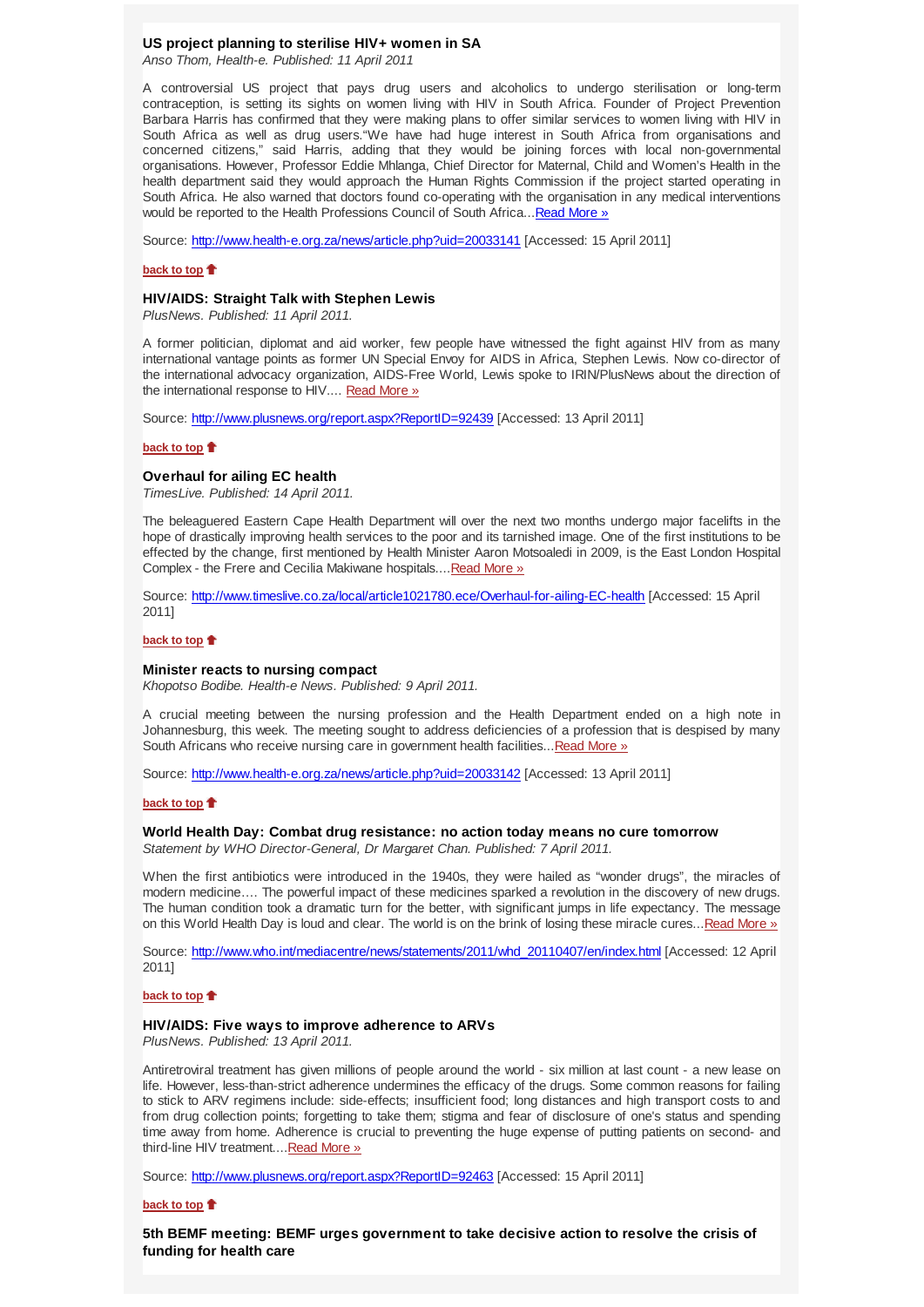*Section 27. Published: 13 April 2011.*

The 5th meeting of the Budget and Expenditure Monitoring Forum heard that funding for public health care in the Eastern Cape and Gauteng were in crisis and discussed what needs to be done to resolve many of its causes...Read More »

Source: http://www.section27.org.za/2011/04/13/5th-bemf-meeting-analysis-of-the-eastern-cape-and-gautenghealth-budgets/ [Accessed: 14 April 2011]

# **back to top**

# **Training and Resources**

# **e-Forum on youth sexual and reproductive health in humanitarian emergencies**

*Interagency Youth Working Group*

The Interagency Youth Working Group (IYWG) is hosting an online forum, Untapped potential: Working with youth to meet their sexual and reproductive health needs in humanitarian emergencies, April 19th through April 21st. Facilitated by experts in the field, the forum will give participants an opportunity to discuss this topic and to ask questions about the Adolescent Sexual and Reproductive Health Toolkit for Humanitarian Settings (Save the Children and UNFPA), a companion to the Inter-agency Field Manual on Reproductive Health in Humanitarian Settings (Inter-agency Working Group on Reproductive Health in Crises). An e-learning course on this subject has also been released by UNFPA and Save the Children.

More information: http://www.iywg.org/youth/forums/humanitarian\_settings

# **back to top**

### **United Nations Voluntary Trust Fund**

*2011 Small Grants Facility (SGF)*

Reflecting the current financial status of the Fund, and the desire to quickly ensure that available funding was passed onto victims, the Board unanimously agreed to the establishment of the 2011 Small Grants Facility (SGF). The SGF aims to provide tangible support, through established channels, to victims of trafficking in persons. The 2011 Small Grants Facility will accept project proposals from eligible not-for-profit, non-governmental organizations (NGOs). NGOs can submit applications on behalf of a coalition (more than 4 organizations), a consortium (minimum of 2 other organizations and a maximum of 4), but the NGO will be the primary focal point and will be financially responsible for the delivery of the grant.

More information: http://www.wunrn.com/news/2011/03\_11/03\_21/032111\_call.htm

# **back to top**

# **Toolkit on women's rights and freedom of information**

*African Women's Development and Communication Network (FEMNET)*

'Freedom of Information and Women's Rights in Africa' is a toolkit guide published by the African Women's Development and Communication Network (FEMNET) with the support of UNESCO. The book provides guidance for women's organisations in Africa on how to organise around freedom of information. It has compiled five case studies from five African countries, namely, Cameroon, Ghana, Kenya, South Africa and Zambia under different scenarios.

More information: http://www.peacewomen.org/portal\_advocacy\_item.php?id=40

### **back to top**

### **World Health Day celebrated with Health TV launch**

*Media Update. Published: 14 April 2011*

Isilumko Media and the City of Johannesburg celebrated World Health Day on 7 April at the OR Tambo Clinic in Diepsloot with the launch of Health TV, a new media platform that will flight essential health messages to clinic visitors in the Greater Johannesburg area. In line with the World Health Organization's constitution, Health TV supports its main objective, "The attainment, by all people, of the highest possible level of health."

More information: http://mediaupdate.co.za/?IDStory=36289

**back to top**

# **Reports and Publications**

# **World Development Report 2011: Conflict, Security, and Development**

*UNFPA and the Center for Reproductive Rights. Published: 2011*

This briefing paper examines the right to access contraceptive information and services for women and adolescents. It provides practical guidance for activists, scholars, UN agencies, non-governmental organizations, governments and other actors working in the area of sexual and reproductive health to integrate human rights into programmes and policies on contraceptive information and services....Click Here for Full Report »

Source: http://wdr2011.worldbank.org/fulltext [Accessed: 14 April 2011]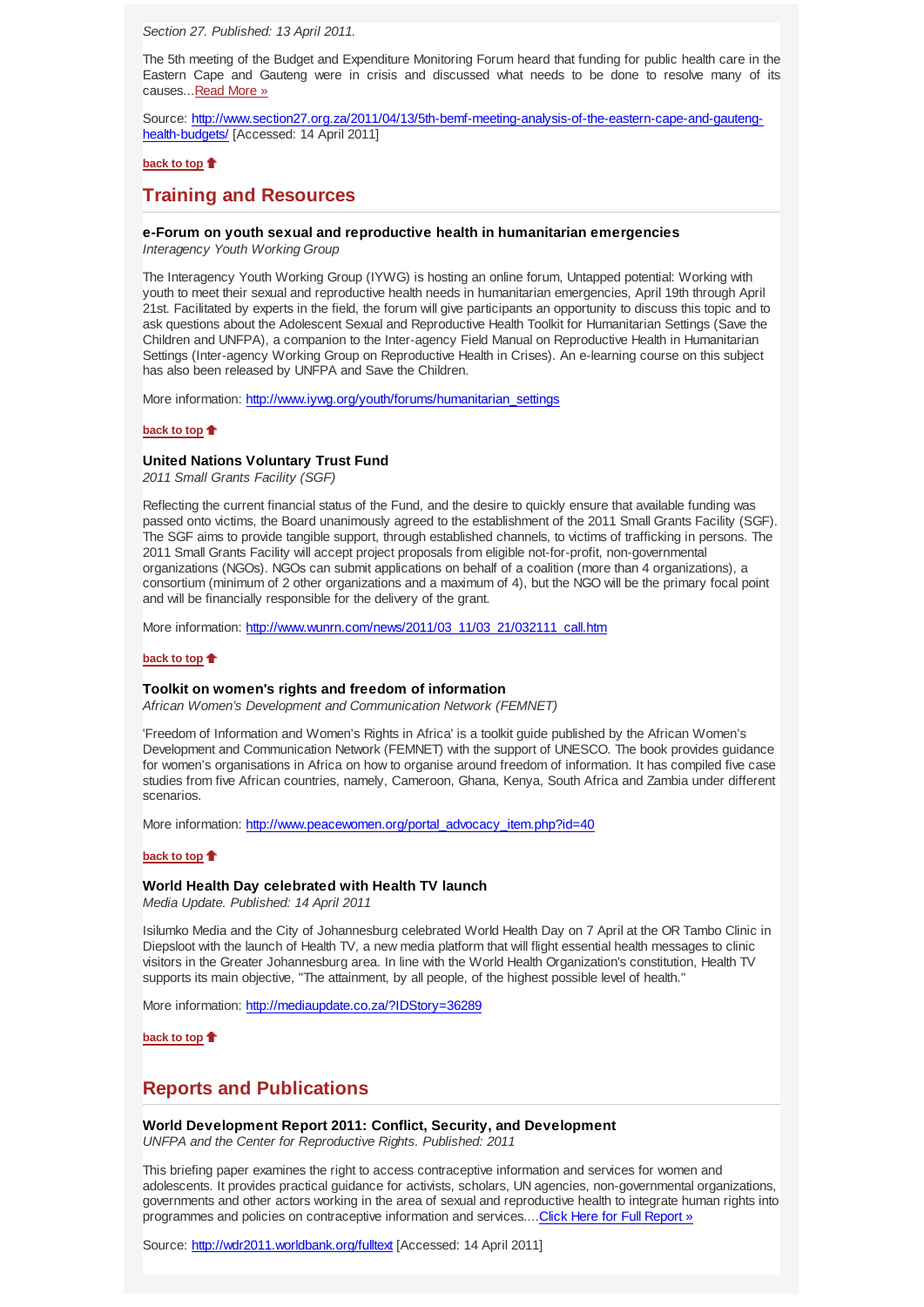## **back to top**

### **Gender, Media, Diversity and Change: Taking Stock**

*Deborah Walter. The Southern Africa Media and Diversity Journal, Issue 9. Published: 24 March 2011.*

When results of the 2010 Gender and Media Progress Study (GMPS) were first released, many Southern African gender and media activists expressed frustration at the slow rate of progress in the region. Coming seven years after the original Gender and Media Baseline Study (GMBS), one figure that was of particular concern was the marginal increase of women's sources from 17% to 19% in the region's news. Looking back at years of advocacy, training, and campaigning, there was a seemingly collective sigh of, "Is that it?" The GEM Summit, and this edition of the journal, is produced within the context of the 2015 deadline set by the SADC Protocol on Gender and Development, which calls for gender parity within the media, as well as equal voice and fair treatment of women and men in editorial content. Along with this important deadline, other events added impetus to the gender and media movement...Click Here for Full Report »

Source: http://www.genderlinks.org.za/article/the-southern-africa-media-and-diversity-journal-issue-9-2011-03-24 [Accessed: 12 April 2011]

### **back to top**

## **WHO Social Determinants of Health Discussion Paper Series: Debates, Policy & Practice, Case Studies**

*World Health Organization, Department of Ethics, Equity, Trade and Human Rights*

TThe Department of Ethics, Equity, Trade and Human Rights of WHO is pleased to announce the launch of a WHO publication series devoted to the social determinants of health. The series will explore themes related to strategy, governance, tools and capacity building for addressing the social determinants of health to improve health equity. Papers will also include reviews of country experiences. The first set of papers can be downloaded:

- No 1.Action on the Social Determinants of Health: learning from previous experiences available at: http://bit.ly /i6yU3w [Accessed: 14 April 2011]

- No 2. A Conceptual Framework for Action on the Social Determinants of Health available at: http://bit.ly /hhFPdW [Accessed: 14 April 2011]

- No 3. Monitoring Social Well-being to Support Policies on the Social Determinants of Health: the case of New Zealand's "Social Reports/Te Purongo Oranga Tangata" available at: http://bit.ly/eadqns [Accessed: 14 April 2011]

# **back to top**

# **Conferences**

# **The 7th PHASA Conference: "Closing the health equity gap: Public health leadership, education and practice"**

*Date: 28-30 November 2011. Sandton Conventions Centre, Gauteng, South Africa.*

The theme of our 2011 conference is "Closing the health equity gap: Public health leadership, education and practice". The theme will enable us to review the progress that South Africa has made in achieving equity in health status, health care, the social determinants of health and access to resources. The Public Health 2011 Conference is now calling for abstracts. Authors should submit abstracts online by no later than 4 July 2011.

More information: http://www.phasaconference.org.za

### **back to top**

# **The Third Biennial SAMEA Conference**

*Date: 5-9 September 2011, Johannesburg*

SAMEA, in collaboration with the Public Service Commission (PSC), hosts the Third Biennial South African Monitoring and Evaluation Conference.

More information: http://www.samea.org.za/

#### **back to top**

#### **1st International HIV Social Science and Humanities Conference**

*Date: 11 – 13 June 2011, ICC Durban, South Africa*

The social scientific and humanities contributions towards HIV research and action will be brought together in this first-of-its-kind conference. This conference will aim to provide a forum for those keen to extend the scope of the social sciences and its capacity to trace connections between all kinds of phenomenon, notably those that contribute to the complexity and changing nature of the epidemic.

More information: http://www.iaohss.org/

### **back to top**

**World Conference on Social Determinants of Health**